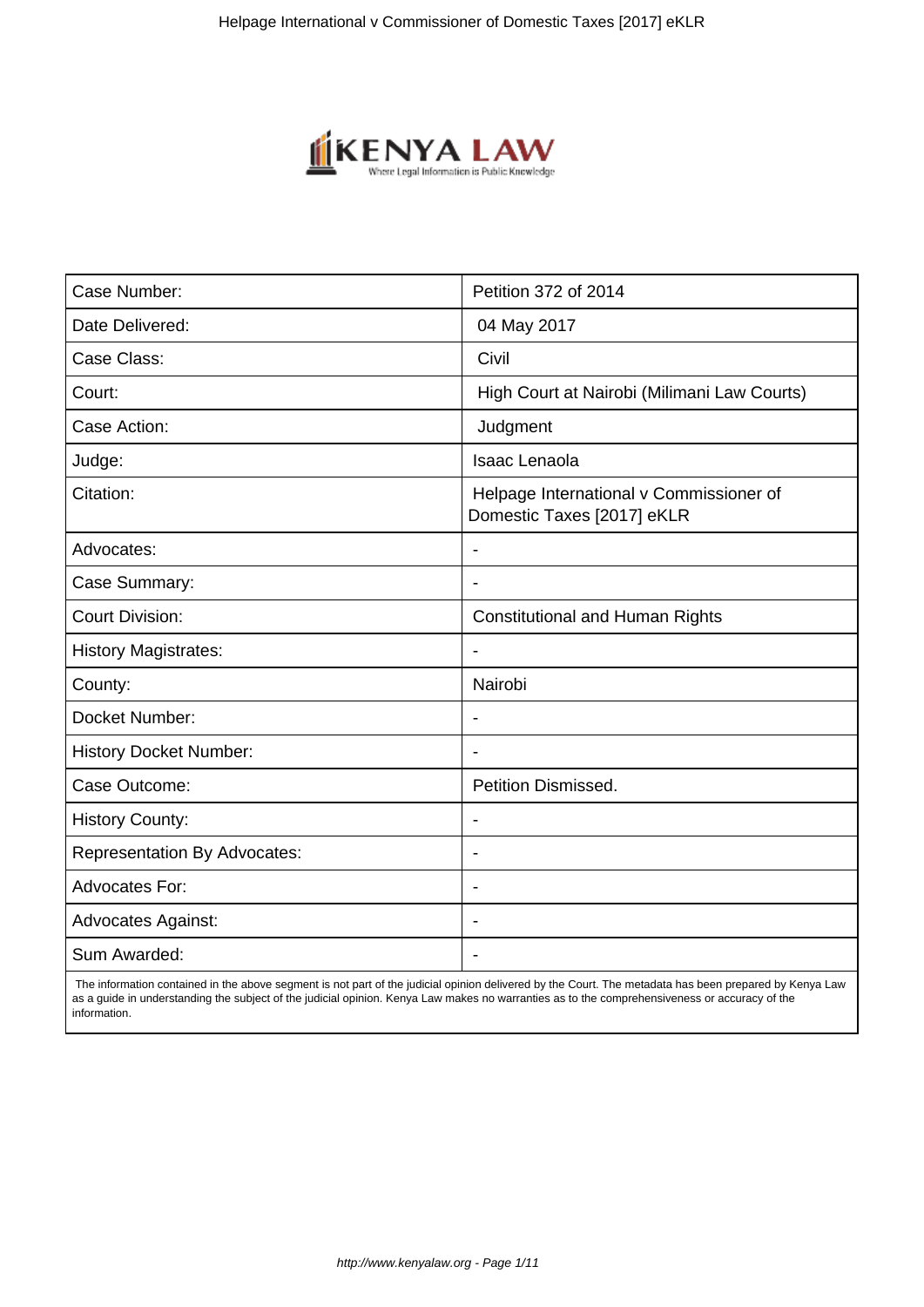# **REPUBLIC OF KENYA**

# **IN THE HIGH COURT OF KENYA AT NAIROBI**

# **CONSTITUTIONAL AND HUMAN RIGHTS DIVISION**

#### **PETITION NO.372 OF 2014**

#### **BETWEEN**

## **HELPAGE INTERNATIONAL...…………............…………...PETITIONER**

#### **AND**

## **THE COMMISSIONER OF DOMESTIC TAXES…....RESPONDENTS**

#### **JUDGMENT**

#### **Introduction**

1. The Petition dated 21<sup>st</sup> July, 2014 raises the question whether the Petitioner, a non-profit making global network of non-governmental organisations dealing with matters of the contribution of older persons to their own well-being and that of their families, should have its expatriate staff exempted from paying income tax under the **Income Tax Act.**

2. It therefore prays for the following declarations and Orders:

**i) A declaration that demand of taxes by Respondent constitutes an infringement of the Petitioner's rights under Article 47 of the Constitution 2010 and a threat to the infringement of the petitioner's right to under Article 40 of the Constitution of Kenya, 2010.**

**ii) A declaration that the demand for Kshs.17,151,150 is excessive and not properly due under the Income Tax Act as it incorporates amounts charged under Section 72D and 94 of the Income Tax Act which are not lawfully due.**

**iii) An order for judicial review by way of Certiorari to bring to this Court and quash the decision to demand and the demand contained in KRA's letter of 4th July 2014.**

**iv) In the alternative, an order for judicial review by way of Mandamus to compel the Respondent to avail the Petitioner reasons for his decision in declining the Petitioner's application for abandonment of the tax in question.**

**v) A declaration that the Petitioner is entitled under the Income Tax Act to appeal the decision of the Respondent to impose penalties under Section 37 of the Income Tax Act.**

**vi) Any other orders that t this Honourable Court may deem necessary to grant.**

**vii) An order for costs of this Application.**

**Petitioner's case**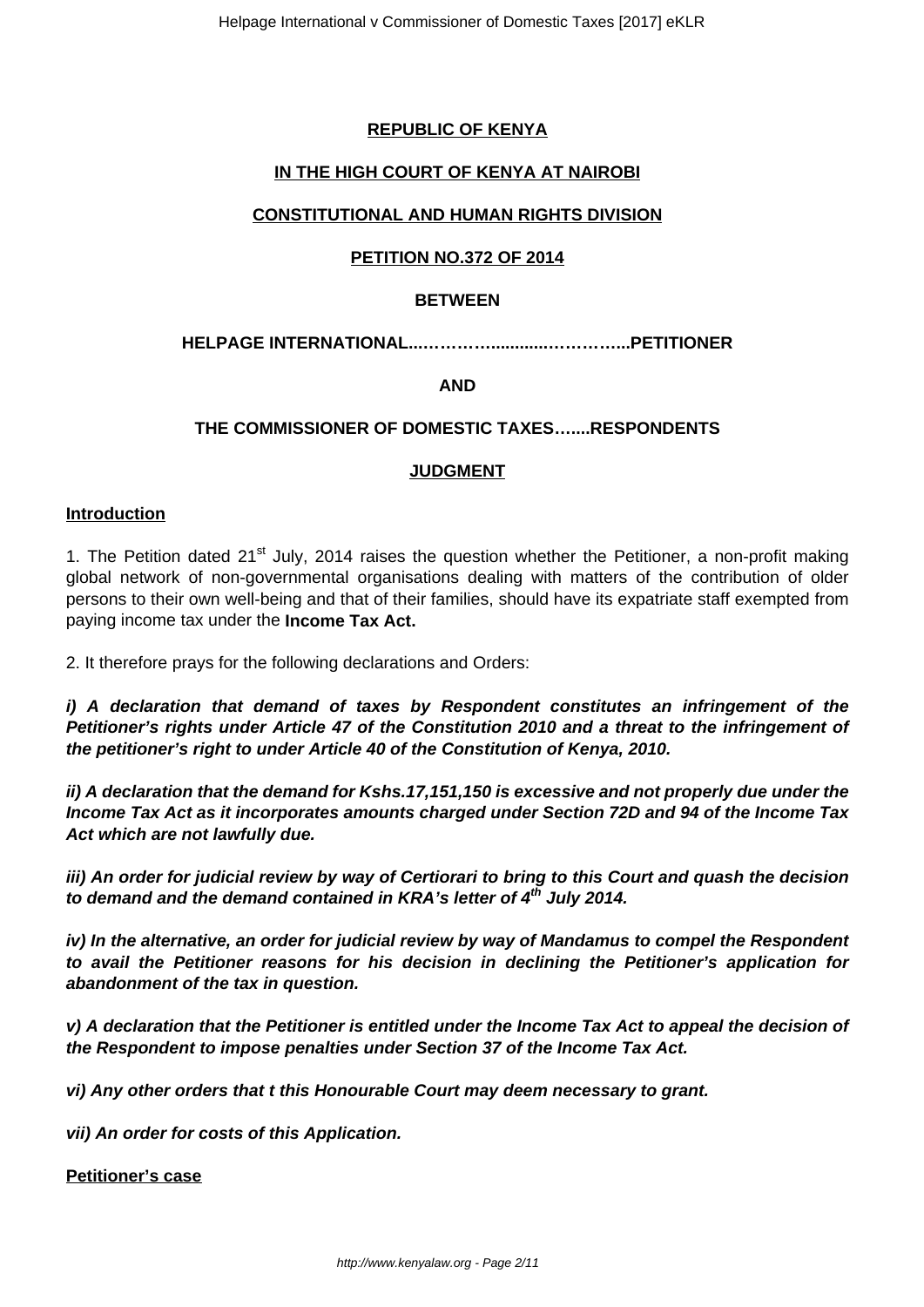3. The Petitioner states that sometime in November, 2003, the Commissioner of Domestic Taxes commenced an audit on the Petitioner's books of account which was concluded in April, 2004. One of the actions the Commissioner thereafter took was to raise additional taxes in respect of three employees working in Kenya but whose remuneration had been paid by the Petitioner's head office in the United Kingdom and who were also expected to pay their own taxes. The said employees were also contracted to work in other Countries other than Kenya and in the Petitioner's understanding, these factors did not place any obligation on it to remit Pay as You Earn (PAYE) taxes in respect of the said employees.

4. It is also the Petitioner's contention that the uncertainty as to the question whether the income of the employees qualified as having been derived in Kenya for purposes of the **Income Tax Act** and that the sum of Kshs.17,151,150.00 demanded of it as the principal tax, penalties and interest was not chargeable, would only lead to the conclusion that the taxes are not done and payable as alleged by the Respondent.

5. In any event, it is also its case that once it received a demand for payment of the above sum, it requested the Minister of Finance to grant a waiver of the additional tax and also sought an exemption of payment of income tax by its expatriate staff. The Ministry of Gender, Sports, Culture and Social Services supported those actions and in July 2004, the Kenya Revenue Authority, through the office of the present Respondent, granted the Petitioner exemption status in respect of income tax.

6. According to the Petitioner, therefore upon the certificate of exemption being granted, it took the position that no income tax was payable and it had the legitimate expectation that the demand for payment of the sum of Kshs.17,151,150.00 had been waived. It was therefore surprised when in July 2006, a further demand was made for payment of the said sum and its response, clarification and follow up on the said demand elicited no response from the Respondent until the year 2013 when, upon another audit being conducted, the Respondent raised additional taxes amounting to Kshs.40,648,733.00 and although it commenced settlement of the principal sum of Kshs.19,011,847.00 and waiver on the penalties and interest, but by letter dated on  $4<sup>th</sup>$  July, 2014, the Principal Secretary, National Treasury, informed it that the request for waiver of income tax had been declined and that the original sum of Kshs.17,151,150.00 plus penalties and interest was payable immediately.

7. It is its contention in the above context that its rights to expeditious, efficient, lawful, reasonable and procedurally fair administrative action under **Article 47** of the **Constitution** had been violated as have its rights to information under **Article 35,** right to property under **Article 40**, right to a fair hearing under **Article 50(1),** as well as the rights of the elderly under **Article 47**.

8. In submissions, counsel for the Petitioner stated that following the Petitioner's request for tax exemption, the Respondent ought to have invoked **Section 23** of the **Income Tax Act** and taken the appropriate step thereby, and using the criteria that there was uncertainty in the applicable law and there was also the question of hardship and equity in the collection of the disputed sums.

9. Further, that following the decision in **Mwangi S. Kaimenyi v A-G & Another [2014]**, the delay in responding to the request for a waiver was inordinate and amounted to a violation of the right to fair administrative action. And that failure to furnish the Petitioner with written reasons for the decision not to waive the disputed taxes also amounted to a violation of **Article 47(2)** of the **Constitution** as was the finding in **Justice Joseph Mutava v JSC & Another, Petition No. 337 of 2013.**

10. Referring to **Section 72 (D)** of the **Income Tax Act,** Counsel stated that the amendment to that Section removed the requirement for payment of penalties as PAYE and therefore the sum of money demanded by the Respondent should not in any circumstance include penalties on the principal sum.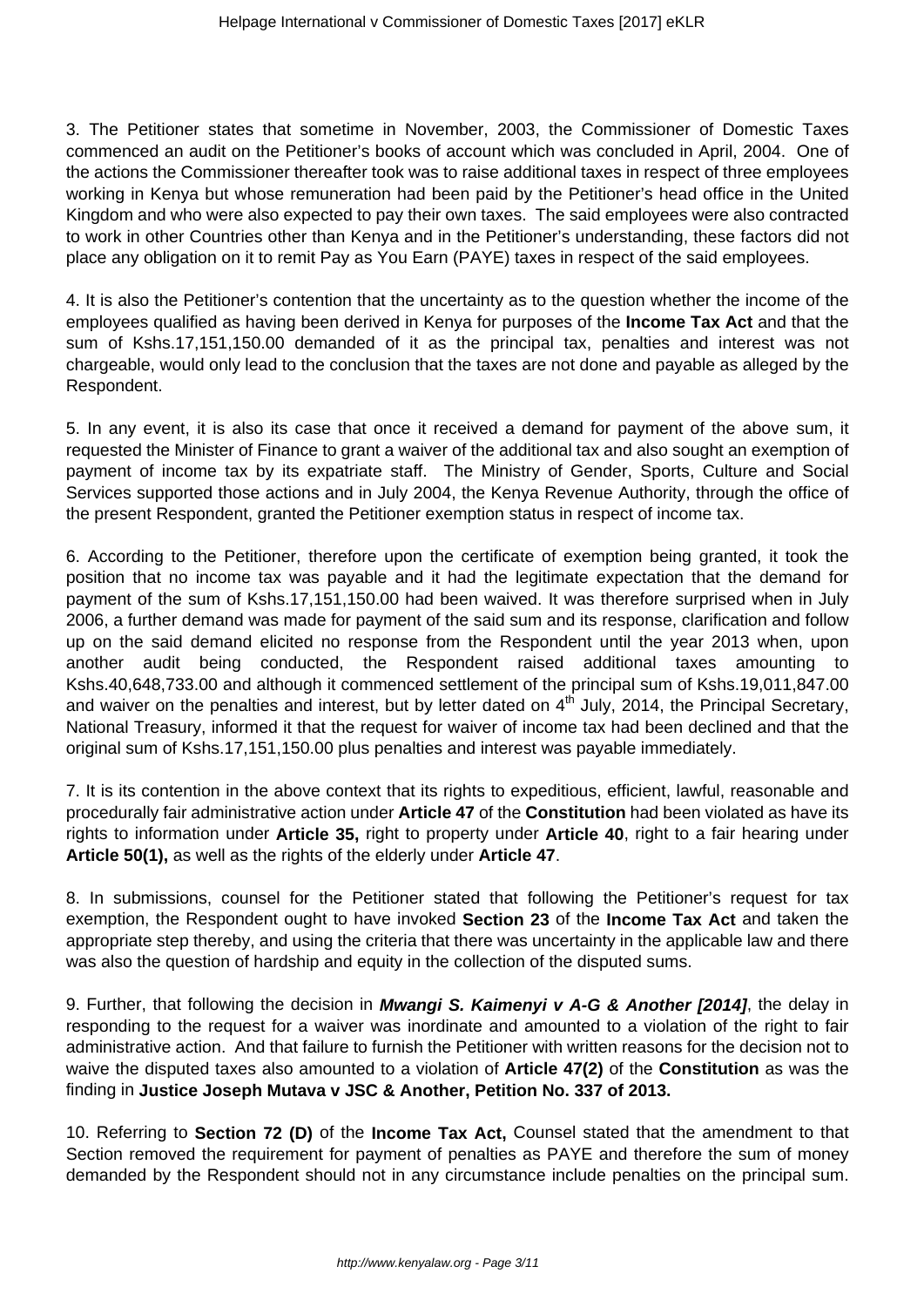And that so far as the interest charged also included interest on the penalties, then it too is unlawful.

On legitimate expectation, Counsel submitted that following the decision in **R. v Permanent Secretary, Ministry of Housing & Another [2014] eKLR,** a party to whom a decision adversely affecting it may be made, has the legitimate expectation that it must be heard before that decision is made.

11. Lastly, invoking **Article 57** of the **Constitution**, Counsel for the Petitioner intended that the funds for which the alleged taxes would be paid from, have been earmarked for the purpose of assisting the elderly thus violating the rights enshrined in that Article.

12. For all the reasons set out above, the Petitioner prays for the Orders elsewhere set out above.

#### **Respondent's case**

13. In response to the Petition, the Commissioner of Domestic Taxes filed a replying affidavit sworn on 31<sup>st</sup> December, 2014 by Beatrice Mkamburi, an officer in the Policy Technical Unit in the Commissioner's office.

14. It is the Respondent's case that when a tax audit was conducted at the Petitioner's office in 2003, it was found that while three members of its staff were expatriates, and worked on a regional basis in Africa, but based in Nairobi, they were enjoying non-cash benefits such as housing, electricity and water but were receiving their salaries from the London office of the Petitioner. It was her deposition in that regard that these benefits are treated as income earned in Kenya and are therefore taxable in Kenya.

15. In addition, that any exemption of the three expatriate employees from payment of tax was a matter squarely within the mandate of the Kenya Revenue Authority and the Cabinet Secretary in-charge of the Treasury and not by a decision of the Petitioner. That since no such exemption was ever made, the tax is payable as demanded by the Respondent. In any event, that an attempt by the Petitioner to seek abandonment of tax from the Cabinet Secretary was denied and even if a waiver of tax could be made under **Section 3(1)** of the **Income Tax Act,** only interest and penalties could be waived and not the principal sum.

16. In answer to the allegation that the Petitioner was tax exempt, it is the Respondent's case that the exemption granted to the Petitioner as an NGO is not extendable to PAYE due from the three expatriate employees as the former was only an exemption from corporation tax and not the tax liabilities of individual employees.

17. On the Petitioner's allegation that its constitutional rights have been violated, the Respondent's contention is that a demand for payment of tax cannot amount to a violation of the Constitution as payment of tax is a lawful obligation imposed on every income earning citizen and resident of Kenya.

18. In written submissions filed on  $20<sup>th</sup>$  January 2016, Counsel for the Respondent added that under **Section 5(2)** of the **Income Tax Act,** the three expatriate employees **"do not qualify for allowable deductions of the benefits they were gaining from housing, water and electricity payments by their employer"** Further, that the said employees were obligated to pay taxes on those benefits whether or not they were resident in Kenya as long as the income was generated for services rendered or benefits received while in Kenya.

19. It is also the Respondent's submission that under **Section 37(1)** of the **Income Tax Act**, it is the employer (in this case the Respondent) who is obligated to deduct taxes from its employees'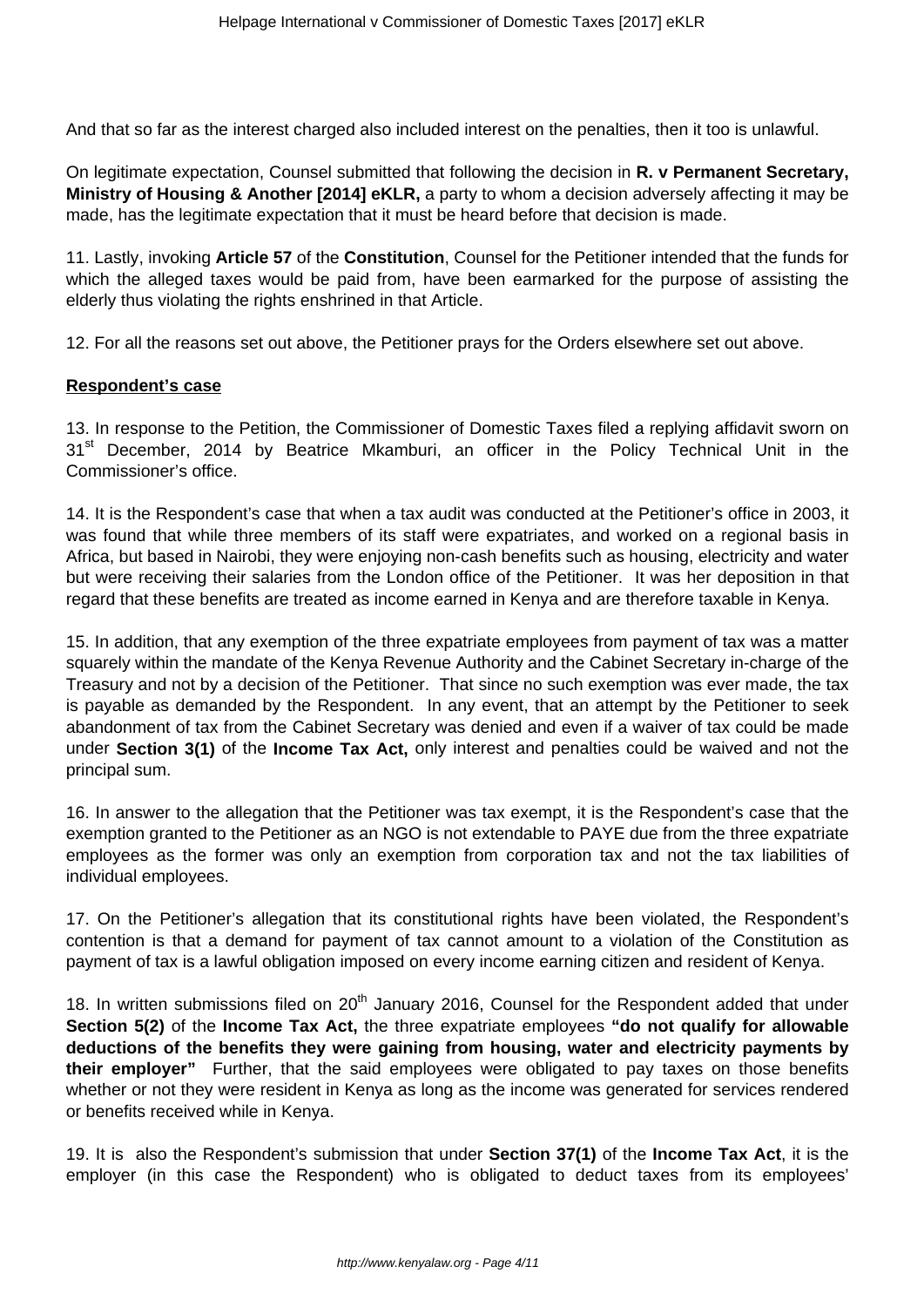emoluments hence the demand initially made to it to pay the principal sum due plus penalties and interest under **Section 37(2)** of the **Act**.

20. Turning back to the role of the Cabinet Secretary in-charge of the Treasury, it is the Respondent's submission that as long as the Cabinet Secretary did not grant any tax waiver to the employees, then the tax demanded was payable. In any event, that failure to enjoin the Cabinet Secretary aforesaid to the present Petition renders all allegations against him inadmissible. Furthermore, once the Petitioner applied for a tax waiver, then it could only be taken that it admitted that the taxes were due and it cannot now claim otherwise.

21. On the principles of legitimate expectation, it is the Respondent's submission that in the face of clear statutory provisions and obligations, legitimate expectation cannot be pleaded. Reliance in that regard was placed on **R v KRA ex parte Aberdare Freight Services Ltd [2004] 2 KLR 530** and **Council of Civil Service Unions v Minister for the Civil Service [1985] AC 374.**

22. Lastly, the Respondent seeks orders that the Petition, being without merit, ought to be dismissed with costs.

# **Determination**

23. At the heart of this Petition is the question whether the Respondent's demand for payment of the sum of Kshs.17,151,150 as income tax due from the Petitioner was lawful or not. While this ought to have been a simple commercial dispute to be handled as such by the Commercial, Tax and Admiralty Division of the High Court, the Petitioner crafted it as a constitutional question principally under **Article 47** of the **Constitution** and so I will start from there. I say so because as can be seen from the prayers set out above, prayers (ii) and (v) are matters of interpretation of the **Income Tax Act** in the instant context and no constitutional issues arise for determination. Prayers (iii) and (iv) are consequential orders should a violation of **Article 47** of the **Constitution** be proved.

Right to Fair Administrative Action under Article 47 of the Constitution be proved.

24. **Article 47(1)** and **(2)** of the **Constitution** provide as follows:

**"(1) Every person has the right to administrative action that is expeditious, efficient, lawful, reasonable and procedurally fair.**

## **(2) If a right or fundamental freedom of a person has been or is likely to be adversely affected by administrative action, the person has the right to be given written reasons for the action."**

25. Pursuant to **Article 47(3),** the National Assembly enacted the **Fair Administrative Action Act** which in **Section 4** provides as follows

**1) Every person has the right to administrative action which is expeditious, efficient, lawful, reasonable and procedurally fair.**

## **2) Every person has the right to be given written reasons for any administrative action that is taken against him.**

**3) Where an administrative action is likely to adversely affect the rights or fundamental freedoms of any person, the administrator shall give the person affected by the decision-**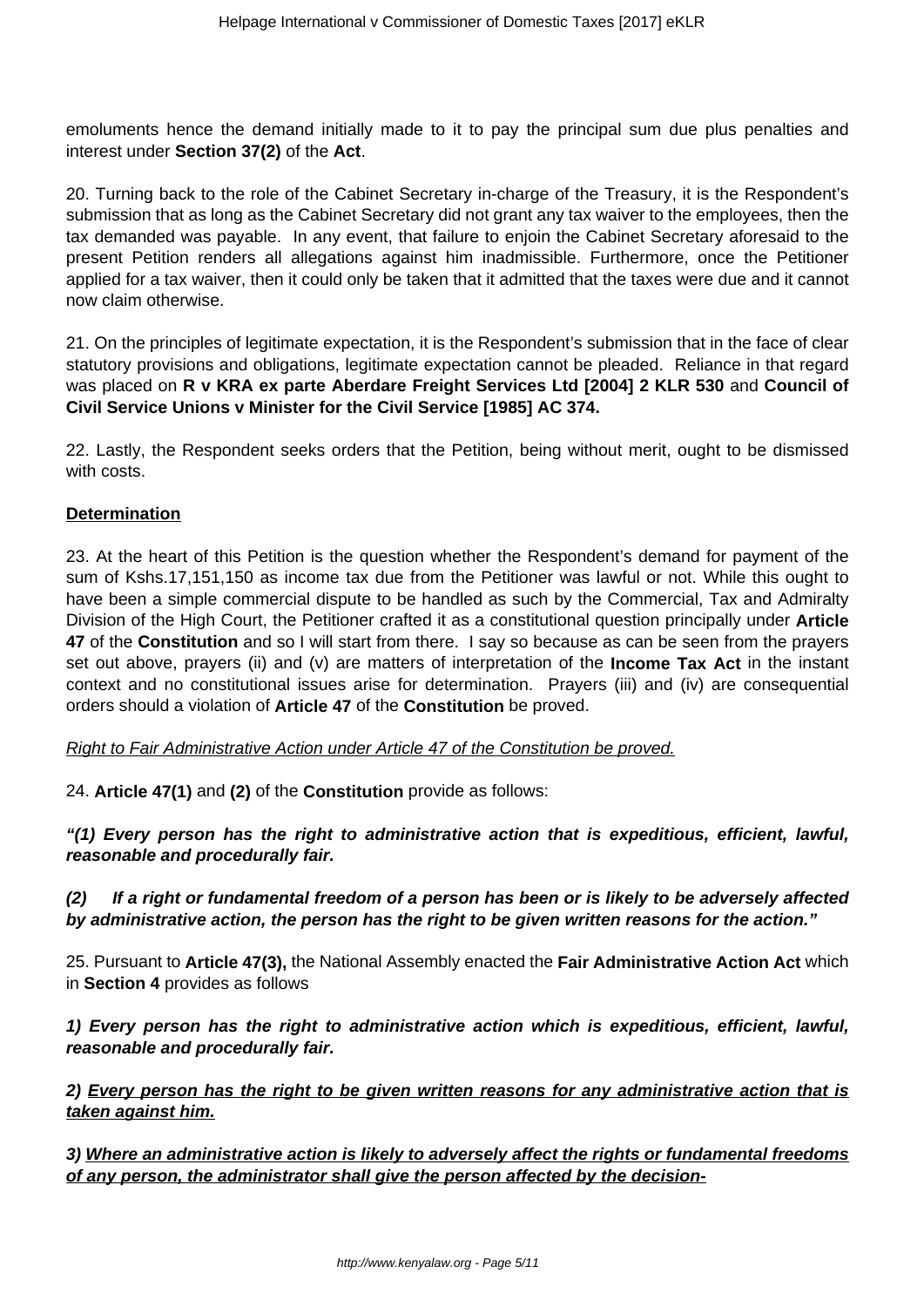**a) Prior and adequate notice of the nature and reasons for the proposed administrative action;**

**b) an opportunity to be heard and to make representations in that regard;**

**c) notice of a right to a review or internal appeal against an administrative decision, where applicable;**

**d) a statement of reasons pursuant to Section 6;**

**e) notice of the right to legal representation, where applicable;**

**f) Notice of the right to cross-examine or where applicable; or**

**g) information, materials and evidence to be relied upon in making the decision or taking the administrative action.**

26. In that context, what is the Petitioner's complaint" I gather that upon the demand for taxes being made, it considered the matter, and applied for a waiver of the additional taxes on 14<sup>th</sup> April 2006 and that a response was only received eight years later. Further, that it is indeed entitled to a tax waiver for reasons set out above and that the Cabinet Secretary in-charge of the Treasury was obligated to give reasons for refusal to do so. If that be so, the first question to ask is, if the Petitioner took the view that the right approach to addressing its problem was to seek a waiver of taxes, to whom was the request for waiver of taxes directed"

27. I have seen the letter dated 14<sup>th</sup> April 2006 and it was addressed to "Hon. Maina Kamanda, **Minister for Gender, Sports, Culture and Social Services".** It was not copied to the present Respondent although it was headed **"Application for Exemption of Income Tax for Expatriate Staff."**

28. In an earlier letter dated  $7<sup>th</sup>$  April 2004 however, the Petitioner wrote to Mr. Benson L. Korongo, Senior Assistant Commissioner of the Kenya Revenue Authority and indicated that it would take up "the issue of waiver and exemption of income tax … at the level of the Ministry of Foreign Affairs, Finance and Gender, Culture, Sports, Culture and Social Services" but by a letter dated 4/6/2011 the Permanent Secretary, Treasury who wrote to the Respondent with a copy to the Petitioner directing the Petitioner **"to follow up the case with the Kenya Revenue Authority."** The letter was titled **"Request for** waiver of income Tax Bill – M/s Help age International (Kenya)". A similar letter dated 26<sup>th</sup> June 2006 was addressed to the Petitioner by the Permanent Secretary, Treasury and indicated that the letter of 14<sup>th</sup> April 2006 had been directed to it by the Ministry of Gender, Sports, Culture and Social Services.

29. A specific letter dated  $11<sup>th</sup>$  July 2006 was then addressed to the Respondent by the Petitioner seeking an "exemption of income tax on expatriate staff" and by a letter dated 19<sup>th</sup> July 2006, the Respondent maintained that the tax demanded was **"legally collectible"** and sought to know what section of the **Income Tax Act**, the Petitioner was relying on while seeking exemption. The Petitioner responded by a letter dated 1<sup>st</sup> August 2006 and stated that under **Section 13** of the **Income Tax Act** as read with **First Schedule Part 1** thereof, the Minister (in-charge of Finance) could grant exemption and under **Section 41** thereof, expatriate staff are subject to taxation only in their Country of nationality.

30. The issue seems to have rested for about eight years until a letter dated  $4<sup>th</sup>$  June 2014 was issued to the Petitioner's auditors, M/s Erastus & Co, by the Respondent demanding Kshs.33,052,4251.00 as outstanding taxes and by letter dated 4<sup>th</sup> June 2014, the Principal Secretary, National Treasury stated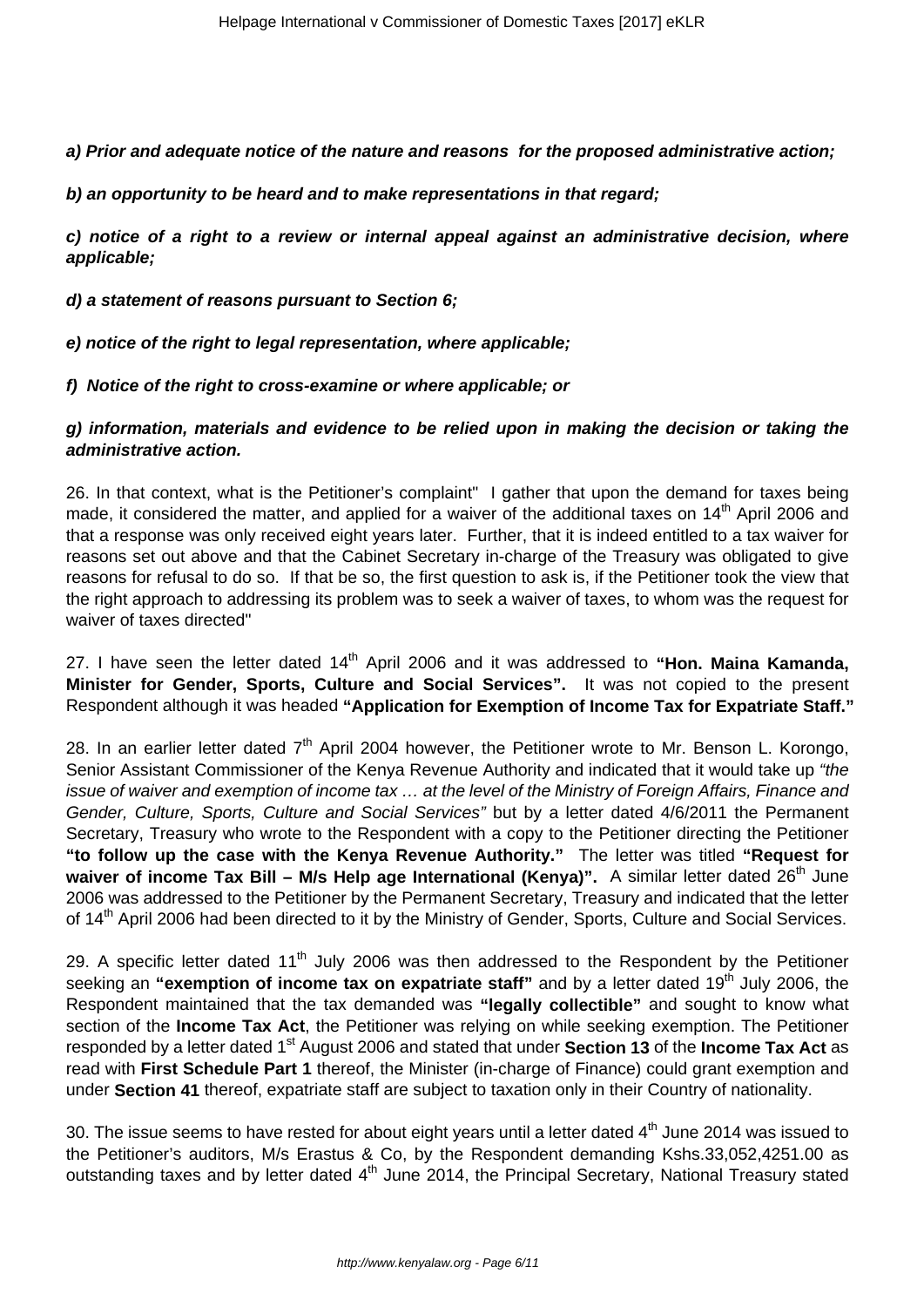that the request for abandonment of tax by the Petitioner had been rejected and that all the **"outstanding tax of Kshs.17,151,150 owed by M/s Help age International is due and payable".** A further letter by the Respondent dated  $4<sup>th</sup>$  July 2014 to the Petitioner went answered.

31. With that background in mind, two issues ought to be separated; the tax exemption granted to the Petitioner and the tax waiver/abandonment in respect of the three expatriate staff. The letter of 20<sup>th</sup> July 2004 from the Respondent only granted the Petitioner **"exemption status"** as an organisation and the Income Tax-Exemption Certificate on the record was clear in that regard.

32. As for the tax allegedly due and owing from the Petitioner on account of the three expatriates, since the audit that triggered the dispute, not once had the Respondent nor the Minister for Finance indicated that they had waived the same nor that the Respondent even had power to waive it. In any event, **Section 13(1)** of the **Income Tax Act** grants the Minister (now Cabinet Secretary) in-charge of the Treasury, the mandate to exempt any income derived from Kenya from taxation. Nowhere has the Petitioner indicated what law grants the Respondent that mandate and indeed the Petitioner appreciated that fact by writing to the Minister, Gender, Sports, Culture and Social Services who forwarded the said letter to the Minister then in-charge of the Treasury who later declined to grant the waiver or abandonment of tax.

33. But that is not the end of the matter because there is the question of delay in resolving the matter and also the issue of alleged legitimate expectation on the part of the Respondent that the matter had been resolved in its favour.

34. In that regard, I have shown above that the dispute started in 2004 but the Petitioner only sought assistance from the Treasury two years later. The correspondence between the Petitioner, the Treasury and the Respondent seemed to have stopped in 2006 and was revived seven years later in 2014.

35. No party explained the reason for that hiatus but in its letter of  $4<sup>th</sup>$  June 2014, the Kenya Revenue Authority stated partly as follows:

**"Reference is made to your letter dated 22nd April, 2014 and your client's letter from their head office dated 14th May, 2014.**

**Your tax computation and PAYE assessment for the year 2006 to 2008 has now been reviewed after establishing that the expatriates were not entitled to tax free remuneration.**

**The total tax resulting from the depth Audit is Kshs.40,835,283.00 as shown in the enclosed revised tax computation and the amended assessment.**

**You have only paid Kshs.2,400,00.00 and Kshs.5,382,858.00 totalling to Kshs.7,782,858.00 in respect of the in depth audit.**

**Please advise your client to settle the balance of outstanding taxes amounting to Kshs.33,052,425.00 immediately or otherwise we shall reinstate our earlier agency notice to the client's bank account without further reference to yourselves**."

36. In the revised tax computation, it is apparently the figure of Kshs.17,151,150.00 first assessed in 2003 that had accumulated to Kshs.33,052,425.00 less payments made by the Petitioner. I can only reasonably surmise therefore that the silence on the part of the parties was because the Petitioner had accepted that the taxes were due and payable and had also made part payment thereof. As I indicated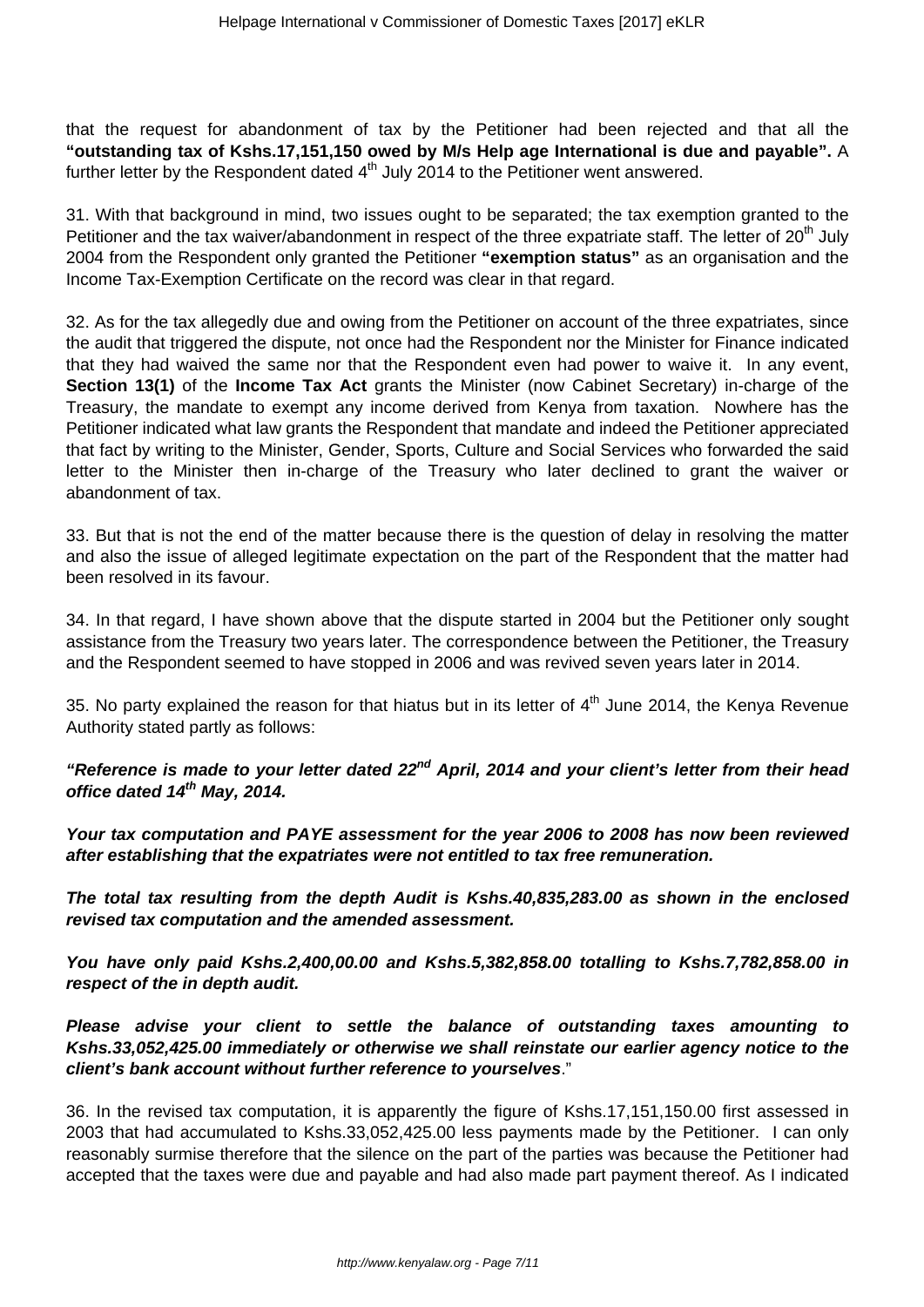earlier, the Respondent never relented on its quest for payment of the taxes so far as I can see and the Cabinet Secretary not being a party to the Petition cannot have its conduct interrogated as no orders can be issued against a non-party.

37. In the circumstances, I am unable to state that the Respondent can solely bear any blame for delay in resolving the present dispute one way or the other neither can its decision in that regard be regarded as having been made with inordinate delay. I am also unable to find any violation of Article 47 of the Constitution as alleged.

38. As for legitimate expectation, if the Respondent never once gave the Petitioner any indication that the taxes were not payable, on what basis did it develop any such expectation" I agree with Counsel for the Respondent therefore that there is absolutely no basis for the claim on legitimate expectation.

39. Having so held, the Petitioner also made reference to **Sections 37, 72D** and **94** of the **Income Tax** Act as being relevant to its case.

40. For avoidance of doubt, they provide as follows:

#### "**37**

**(1) An employer paying emoluments to an employee shall deduct therefrom, and account for tax thereon, to such extent and in such manner as may be prescribed.**

**(2) If an employer paying emoluments to an employee fails-**

**(a) To deduct tax thereon;**

**(b) To account for tax deducted thereon; or**

**(c) To supply the Commissioner with a certificate provided by rules prescribing the certificate, the Commissioner may impose a penalty equal to twenty-five percent of the amount of tax involved or ten thousand shillings whichever is greater and the provisions of this Act relating to the collection and recovery of tax shall also apply to the collection and recovery of the penalty as if it were tax due from the employer; provided that, instead of the Commissioner imposing a penalty under this subsection, a prosecution may be instituted for an offence under section 109(1)(j).**

**(3) The Commissioner may remit the whole or part of any penalty imposed under this section up to a maximum of five hundred thousand shillings per employer per annum: provided that –**

**(a) The Commissioner may remit any amount of penalty in excess of five hundred thousand shillings per employer per annum with the prior written approval of the Minister; and** 

**(b) The Commissioner shall make a quarterly report of the Minister of all penalties remitted during the quarter.**

**(4) Tax deducted under this Section from the emoluments of an employee shall be deemed to have been paid by that employee and shall be set off for the purposes of collection against tax charged on that employee in respect of those emoluments in an assessment for the year of income in which those emoluments are received.**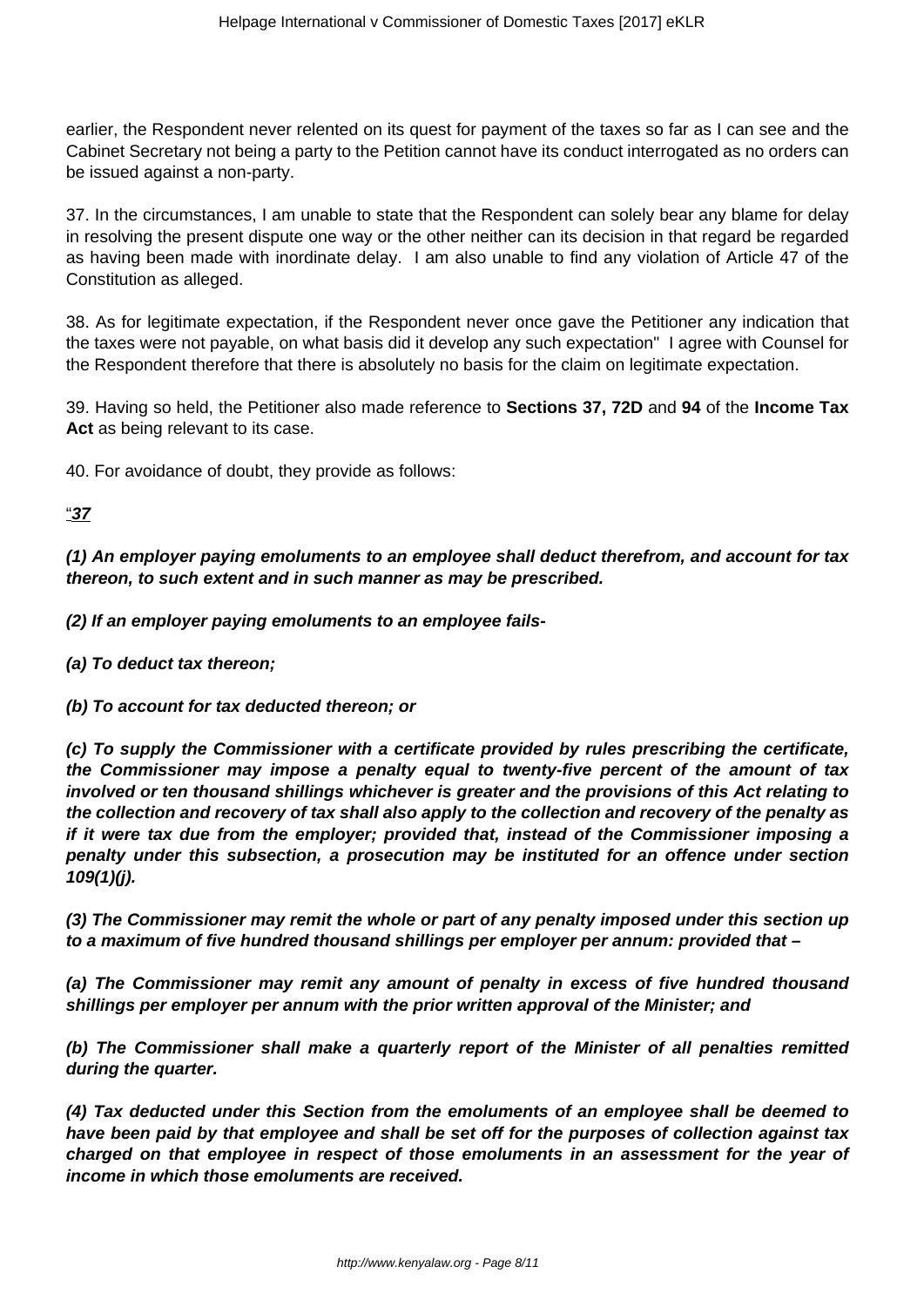**(5) Where a person who is required under this Section to deduct tax fails to remit the amount of any deduction to such person as the Commissioner may direct within the time limit specified in rules made under Section 130, the provisions of this Act relating to the collection and recovery of tax, and the payment of interest thereon, shall apply to the collection and recovery of that amount as if it were tax due and payable by that person, the due date for the payment of which is the date specified in rules made under Section 130 by which that amount should have been remitted to the payee.**

**(6) An employer aggrieved by the imposition by the Commissioner of a penalty under this Section may appeal against such imposition to the local committee within thirty days after the date of service of the notice of the imposition; provided that-**

**(i) The employer shall, prior to making the appeal, pay all the tax due and the penalty imposed under this Section; and**

**(ii) The appeal shall be limited to the determination of the question as to whether the employer has complied with the provisions of this Act and any regulations made thereunder relating to the deduction of tax from the emoluments of employees.**

**(7) Subject to subsection (6) the provisions of this Act relating to appeals to local committees shall apply mutatis mutandis to appeals under this Section."**

#### **72D**

**Where any amount of tax remains unpaid after the due date a penalty of twenty percent shall immediately become due and payable. Provided that, in the case where the instalment penalty under Section 72C applies, the penalty under this Section shall not apply except to the extent that any such instalment penalty has not been paid by the due date for the self-assessment of tax under Section 52B."**

# **94**

**(1) In addition to the penalty payable under Section 72D, a late payment interest of two per cent per month or part thereof shall be charged on the amount, including the penalty remaining unpaid for more than one month after the due date until the full amount is recovered.**

**(2) The penalty under Section 72, 72B, 72C and 72D and late payment interest charged under this Section shall, for the purpose of the provisions of this Act relating to the collection and recovery of tax, be deemed to be tax.**

**(3) For purpose of computing interest on unpaid tax, with respect to tax due and owing for the year of income commencing on or after the 1st January, 1992, the due date for the tax charged in an assessment shall be the last date as provided in Sections 52B, 92 and 92A irrespective of the fact that such as assessment may be stood over on account of an objection or an appeal.**

**(4) The Commissioner may remit the whole or part of any penalty or late payment interest or both such penalty or and interest charged under Section 72D up to maximum of five hundred thousand shillings each per person per annum: provided that-**

**(a) The Commissioner may remit any amount of penalty or late payment interest in excess of five**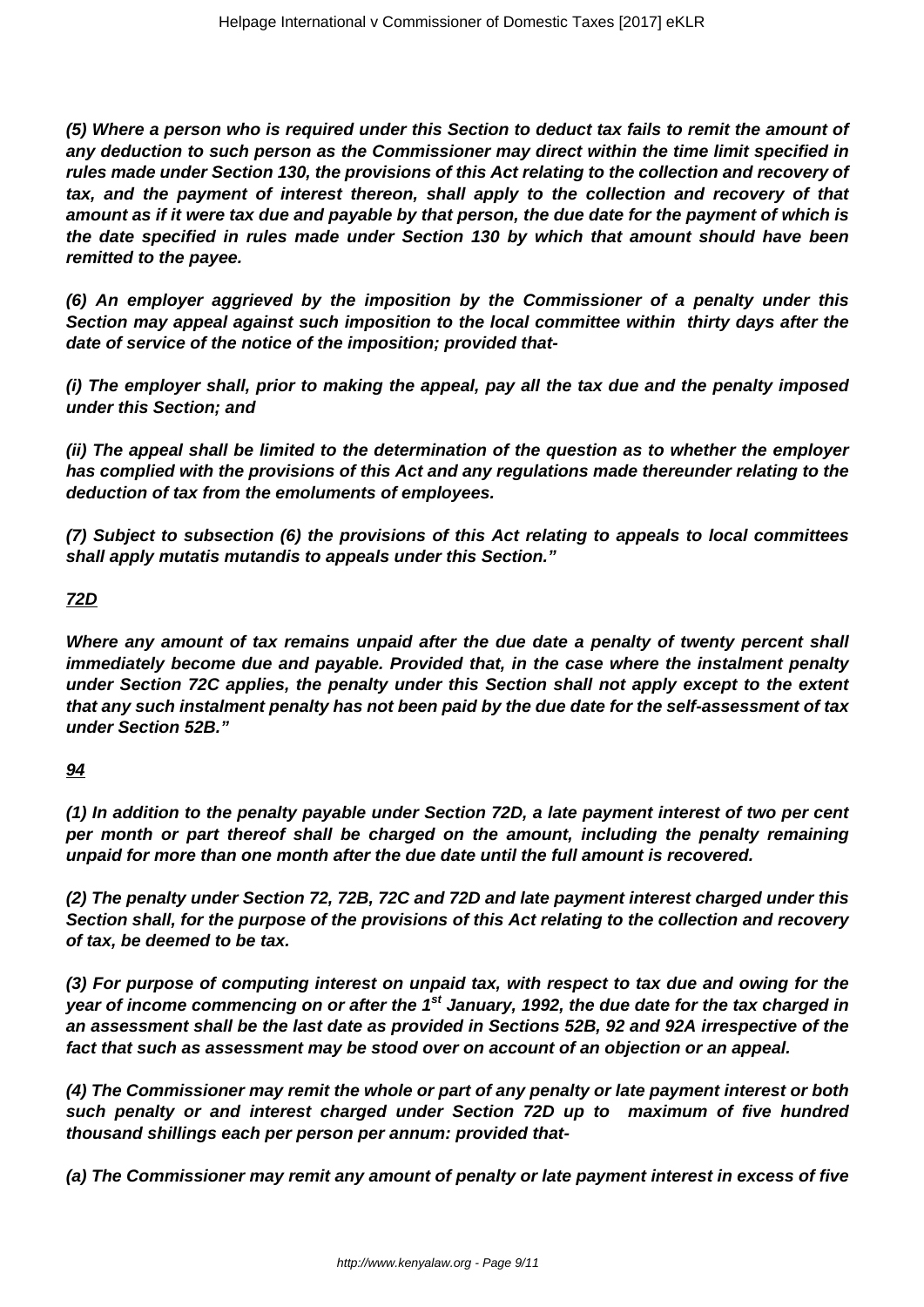#### **hundred thousand shillings with the prior written approval of the Minister; and**

## **(b) The Commissioner shall make a quarterly report to the Minister of all penalties and late payment interest remitted during that quarter."**

41. **Sections, 72D and 94** as can be seen above have since been repealed, but they previously provided for penalties and interest payable on late remittances of taxes due while **Section 37** presently relates to relief because of doubt or difficulty in recovery of tax but with respect to the Petitioner, I see no merit in any of the submissions lamely made with regard to the above Sections. The invocation of the above Sections are an afterthought and for the last 13 years, the only issues that it raised were that:

i) The tax in issue was not payable as it was based on income or a benefit that was not taxable and;

ii) Even if it was taxable, it ought to be waived as the Petitioner deals with the welfare of other persons and may not have the money to pay it.

42. The tax due was never in doubt and there was certainly no difficulty on the part of the Respondent in recovering it because as can be seen, the Petitioner even made part payment of the same.

43. As regards penalties and interest on the tax, that is a matter of computation and there are enough safeguards in the **Income Tax Act** including appeals to manage any dispute thereon. Save for an attempt at tax waiver/abandonment, the Petitioner has not in any way attempted to channel its grievances that way.

44. Lastly, while **Article 35** (on right to access information), **40** (on right to property) and **Article 50** (right to a fair hearing) were all pleaded, I did not find sufficient material evidence to enable me delve into those issues. Suffice it to say however that only the right to property remotely relates to this matter but even then payment of taxes lawfully done cannot be a violation of that right under **Article 40** of the **Constitution.**

45. Further to the above, the Petitioner invoked **Article 57** of the **Constitution** on the rights of the elderly as having been breached. However, the fact that it deals with matters affecting the elderly does not oust its obligation to pay relevant taxes. It has already benefited from tax exemption because of the work that it does but PAYE tax has nothing to do with its institutional status.

#### **Conclusion**

46. While the work that the Petitioner is doing is certainly commendable, the obligation to pay taxes in relevant circumstances cannot be wished away. In this case, I decline the invitation to determine whether the initial tax assessment was lawful or not. I say so because the Petitioner by letter and conduct accepted liability for those taxes and the fact that its prayer for a waiver or abandonment was rejected, is no ground to argue that the taxes were not due. To the contrary, that is a ground for admission of liability. It even paid the same partly and its inability to pay now is no excuse to approach this Court in the manner that it has done.

#### **Disposition**

47. For the above reasons, the Petition dated 21<sup>st</sup> July, 2014 is dismissed. Let each party bear its own costs.